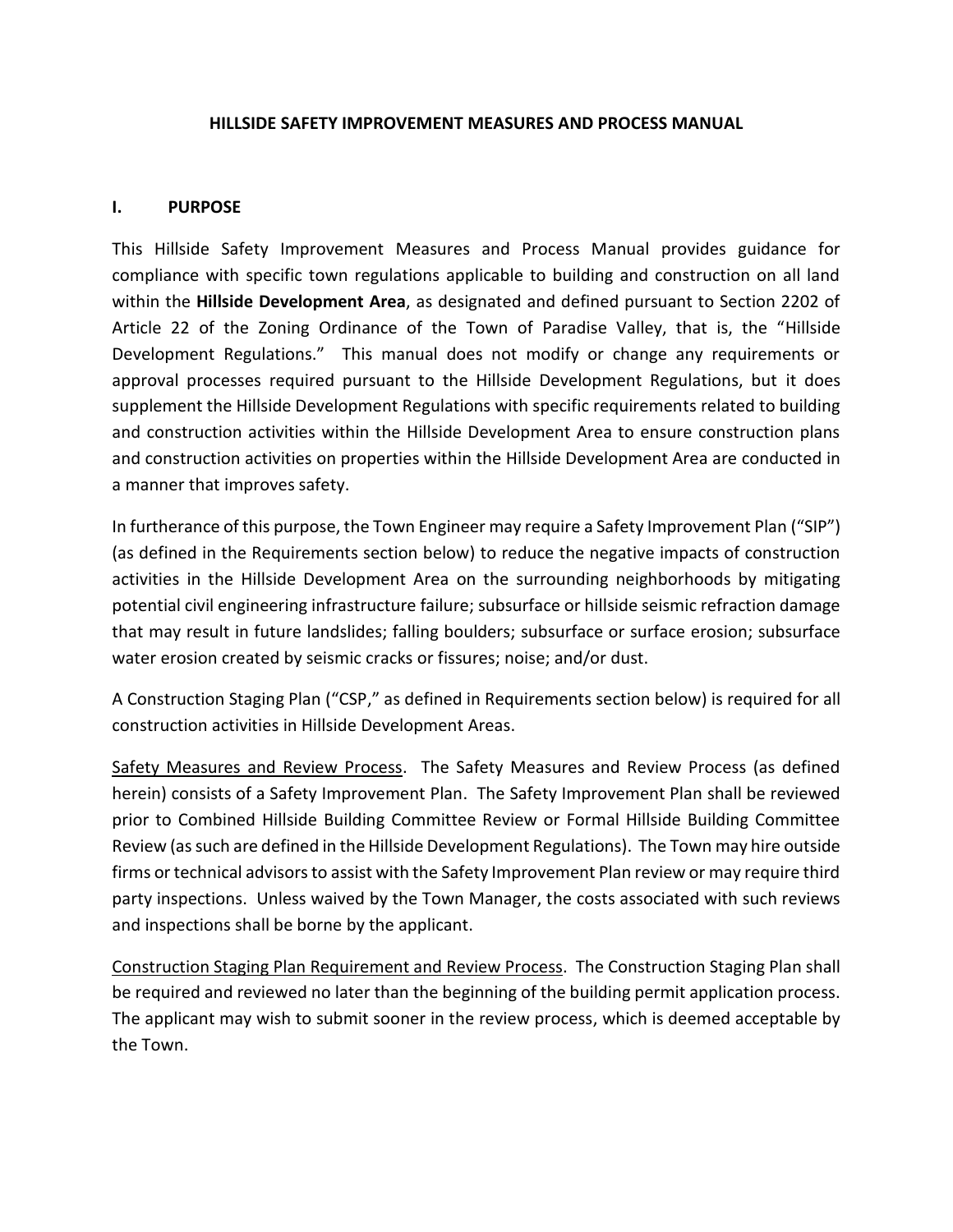# **II. DEFINITIONS**

# • Red indicates new language or terms. Black indicates existing code definitions

| <b>CHECKLIST ITEMS</b>                                                          | <b>CORRESPONDING DEFINITION/TERM</b>                                                                                                                                                                                                                                                                                                                                                                                                                                                                                                                                                                                                  |  |
|---------------------------------------------------------------------------------|---------------------------------------------------------------------------------------------------------------------------------------------------------------------------------------------------------------------------------------------------------------------------------------------------------------------------------------------------------------------------------------------------------------------------------------------------------------------------------------------------------------------------------------------------------------------------------------------------------------------------------------|--|
| <b>Boulders</b>                                                                 | "Boulder(s)" $-$ A rock fragment that has been<br>detached and whose size in its least dimension<br>is 36 inches or as determined by a registered<br>geologist.                                                                                                                                                                                                                                                                                                                                                                                                                                                                       |  |
| Loose Fill or Raw Spill Slope                                                   | "Fill" - A deposit of soil, rock, or other<br>materials placed by man.                                                                                                                                                                                                                                                                                                                                                                                                                                                                                                                                                                |  |
|                                                                                 | "Raw Spill Slope" - An area created by causing<br>or allowing earth or other material to fall, flow<br>or run down a slope, thereby altering its<br>natural appearance and topography.                                                                                                                                                                                                                                                                                                                                                                                                                                                |  |
| Drainageways, Watercourse or Hillside Washes                                    | "Hillside Wash" - A natural watercourse at<br>least two feet deep from the top of bank and<br>measuring at least five feet wide at the top of<br>bank in accordance with the Storm Drainage<br>Design Manual.                                                                                                                                                                                                                                                                                                                                                                                                                         |  |
| Subsurface or Seismic Damage that may result<br>in future landslides/rockslides | "Subsurface or Seismic Damage" - Knowledge<br>of subsurface or seismic damage that may have<br>resulted from adjacent or previous<br>development and should be verified and noted<br>through the seismic refraction survey.                                                                                                                                                                                                                                                                                                                                                                                                           |  |
|                                                                                 | "Seismic Refraction Survey" - Unless waived by<br>the Town Manager or designee, all proposed<br>Cuts shall require a seismic refraction survey<br>performed by a registered geologist or<br>registered geotechnical engineer. If the<br>geological report, geotechnical report, or<br>seismic refraction survey indicates fractured or<br>unstable rock, the proposed location of the<br>Building Site (or appurtenances) shall be<br>changed to a stable location unless unstable<br>condition(s) can be mitigated by an engineered<br>design that creates a stable location and<br>complies with the provisions of this Article and |  |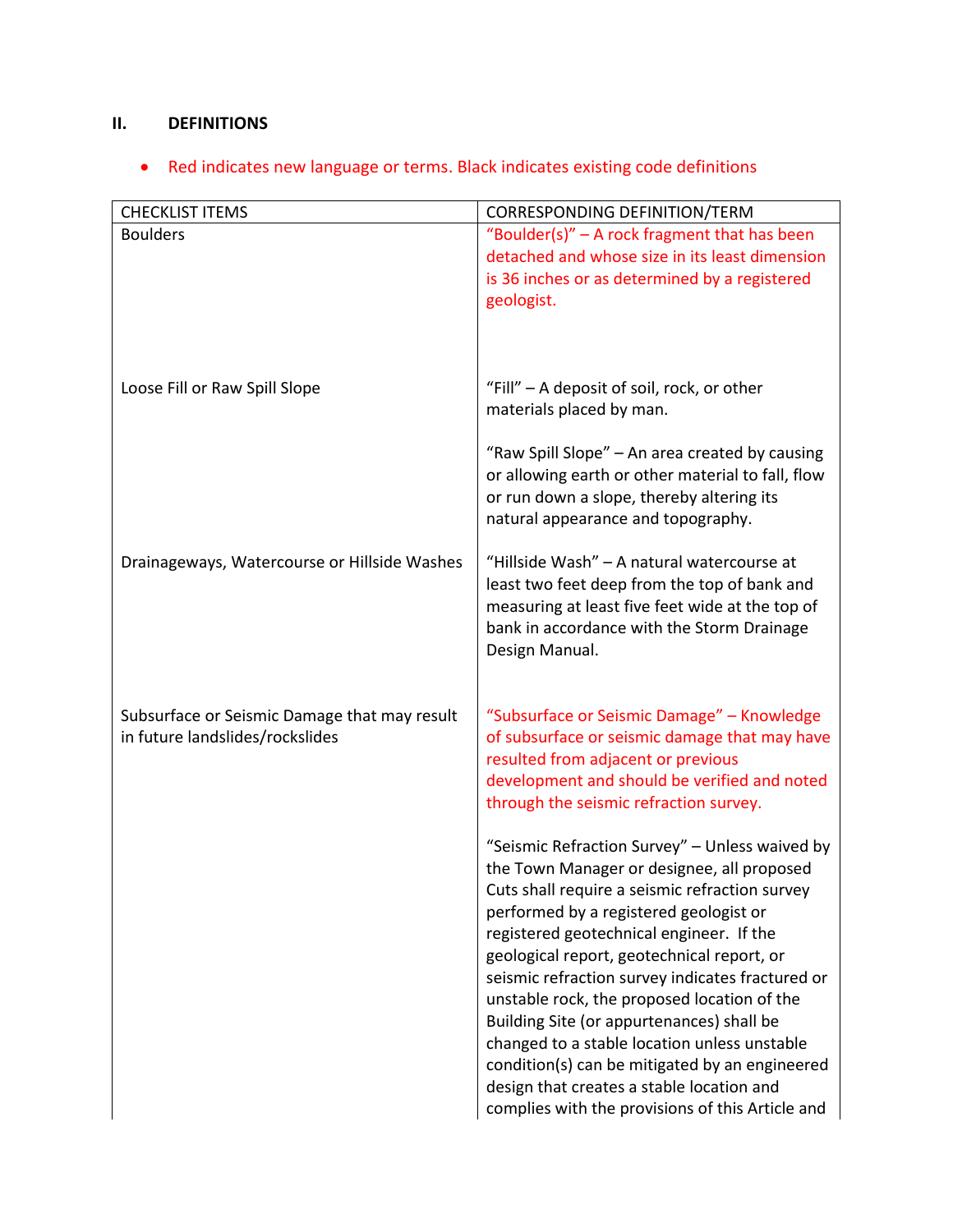|                                           | other Articles of this Zoning Ordinance. The<br>geological report and results of the seismic<br>refraction survey shall be submitted to the<br>Town.                                                                                                                             |
|-------------------------------------------|----------------------------------------------------------------------------------------------------------------------------------------------------------------------------------------------------------------------------------------------------------------------------------|
| Any blasting associated with construction | All blasting operations must comply with the<br>requirements of Article 5-10-4 of the Town<br>Code.                                                                                                                                                                              |
| Applicant                                 | "Applicant" refers to an applicant, a property<br>owner, an owner/builder, architect, developer,<br>engineer or contractor.                                                                                                                                                      |
| <b>Technical Advisory Board ("TAB")</b>   | "Technical Advisory Board" or "TAB" - a group<br>consisting of the Town Engineer, the Town<br><b>Building Official, and the Hillside Development</b><br>Administrator.                                                                                                           |
| <b>Registered Professional Engineer</b>   | "Registered Professional Engineer" - A<br>registered professional engineer including, but<br>not limited to, a geotechnical engineer, civil<br>engineer, or structural engineer, consistent<br>with the registration requirements of Title 32<br>of the Arizona Revised Statues. |

## **III. REQUIREMENTS**

#### **A. SAFETY IMPROVEMENT PLAN**

**Purpose:** The Hillside Safety Improvement Plan (or "SIP") is intended to improve safety at the property and in the surrounding area via technical review of various items. The SIP formalizes unwritten practices and is intended to reduce the negative impacts of construction activities on the surrounding neighborhoods by implementing safety standards and mitigating potential civil engineering infrastructure failure, subsurface or hillside seismic damage that may result in landslides, falling Boulders, subsurface or surface erosion, subsurface water erosion created by seismic cracks or fissures, noise, and dust as applicable.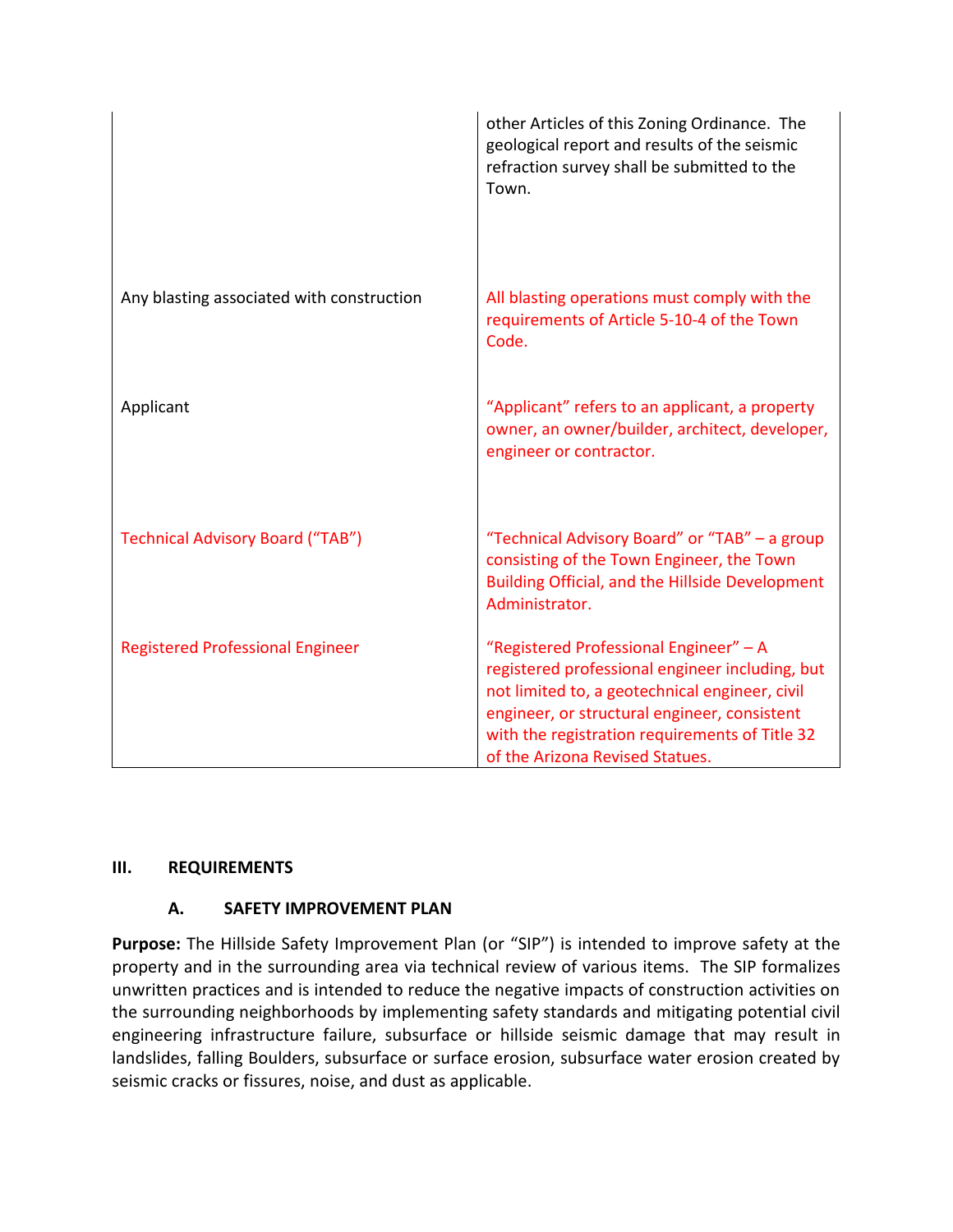**Process:** A Pre-application conference to review the Safety Improvement Plan Checklist will occur with the Town Engineer. The final approved SIP will be submitted to the Town Engineer, and the final approved SIP will be maintained by the Town and kept as a permanent record to ensure consistent administration.

**Content:** On Hillside exterior remodels, additions or new construction, and projects not eligible for Hillside Chairman review, the Town Engineer may, as applicable, require a Safety Improvement Plan that includes, but is not limited to, the following:

## **1. Geotechnical Report – The Applicant shall submit a geotechnical report authored by a Registered Professional Engineer that evaluates the area within two hundred feet (200') of the building pad up to the property line and the entire driveway to the access road.**

- A. This geotechnical report shall include:
	- Seismic refraction survey;
	- Groundwater occurrences;
	- Slope stability report; and,
	- Boulder survey, if necessary and as required;
- B. These sub-reports shall address the following:
	- Indicate and evaluate the location of subterranean fractured or unstable rocks and fissures;
	- Indicate and evaluate loose or unstable Fill;
	- Indicate and evaluate risk of Boulder movement, if necessary;
	- Identify recent geologic events in area, such as (but not limited to) rock slides, mudslides, and earthquakes, and address potential impacts and results to the site;
	- Identify presence of groundwater; and
	- Other conditions that create hazards to person or property in the vicinty of the building site.

## **2. Stabilization and Mitigation Plan**

- **A.** A Registered Professional Engineer shall provide an engineering design to stabilize the site and mitigate those items identified above, including rock fall, or based upon construction activity (e.g. the plan can illustrate buffer zones and rock catching devices, pinning, netting, etc.).
- **B.** The Town Engineer may require the Applicant to procure an approved third party inspector (e.g. geotechnical engineer) to inspect recommendations in all approved geotech reports and evaluate the stabilization and mitigation plan. Inspection reports shall be provided to the Town.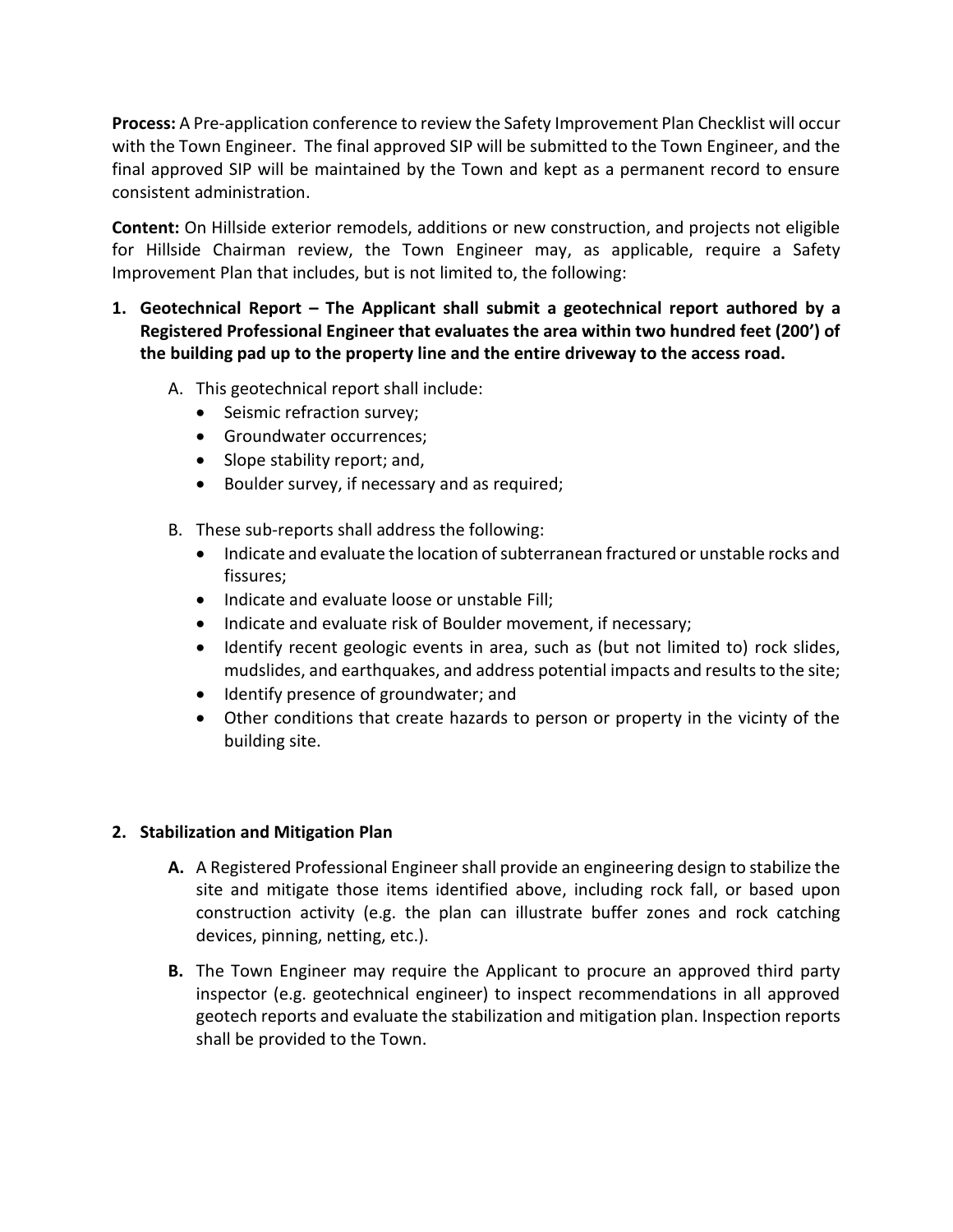#### **3. Blasting Plan & Permit**

- **A.** If blasting is proposed, all blasting requirements identified in Article 5-10-4 of the Town Code must be fulfilled and complied with;
- **B.** The Town and/or a third-party inspector must be present at the time of the blast;
- **C.** The property owner must provide an umbrella insurance policy or other form of insurance acceptable to the Town Attorney before blasting.

## **4. Grading and Drainage Plan**

- **A.** Provide hydrologic study, grading and drainage plan for the property assuming a 100 year storm event per the Storm Drainage Design Manual.
- **B.** Town and/or third-party inspector to review grading and drainage construction is consistent with plan.

When deemed necessary, the Town Engineer may hire an outside firm to assist with or review an application, including the Safety Improvement Plan, and may require Applicant to pay for and provide a third-party report or inspection.

Town Engineer may require inspection(s) by a third-party as deemed necessary. Any fees associated with outside review shall be paid by the Applicant at the Town Engineer's discretion.

## **HILLSIDE INSURANCE REQUIREMENTS**

All Hillside development not eligible for a Hillside Chair review shall require the Applicant to provide a continuous project specific liability insurance policy for the duration of construction (from grading to Certificate of Occupancy/Completion) with a minimum limit of \$2 million per occurrence and \$5 million aggregate, and the Town must be named as an additional insured. Appropriate dollar values for insurance shall be the responsibility of the Applicant for the project.

Insurance certificates must be provided to Town annually.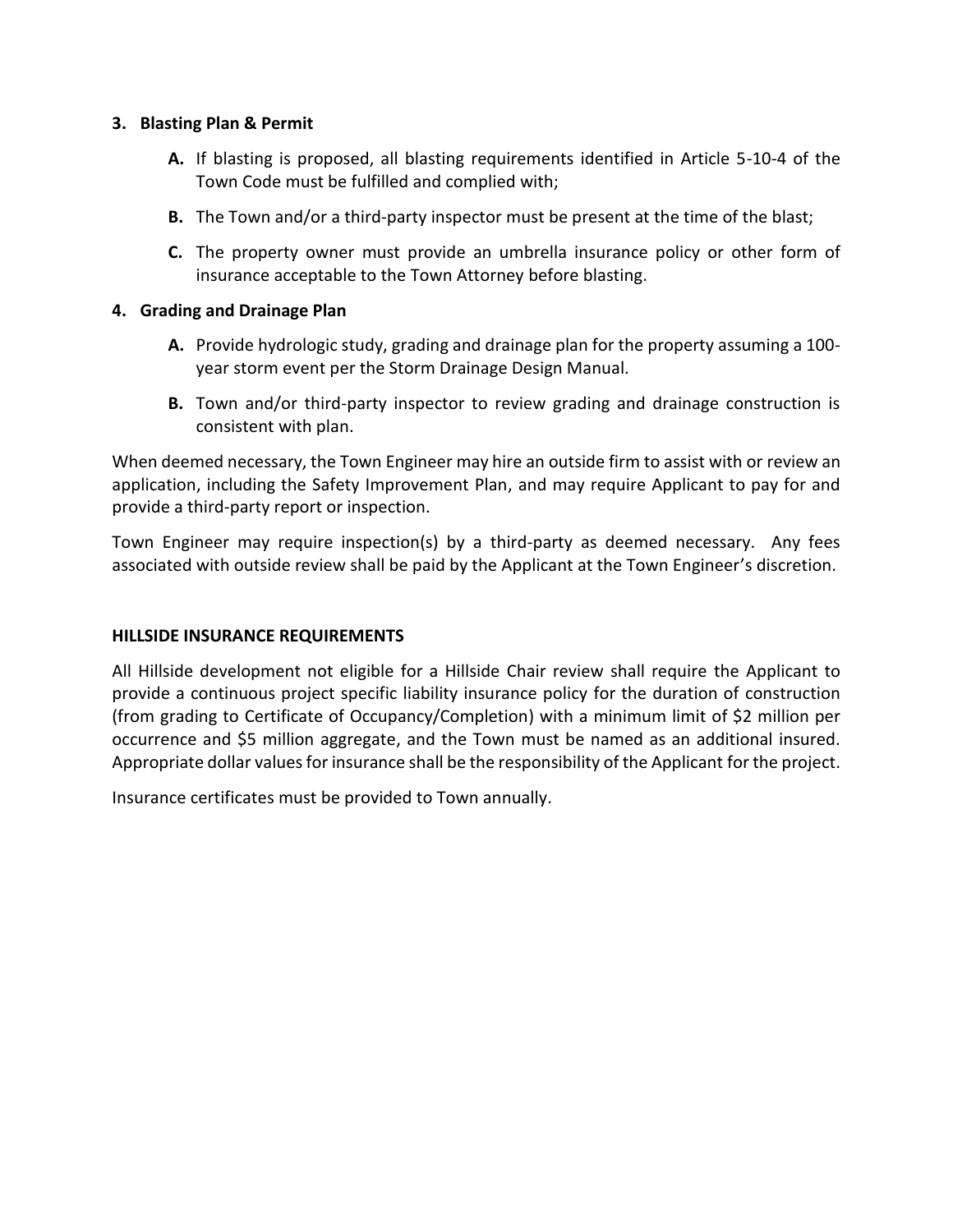## **B. CONSTRUCTION STAGING PLAN**

The Construction Staging Plan must be provided to the Town no later than at the time of the Building Permit process. An engineering seal is not required. All Town Hillside construction projects and activities will submit a Construction Staging Plan. When deemed necessary, the Town Engineer may hire an outside firm to assist with or review an application, including the Construction Staging Plan. The following elements will be required by the Town in a Construction Staging Plan:

### **Construction Staging Plan Checklist**

|  |  | $\Box$ Location of construction entrances and exits; |  |  |
|--|--|------------------------------------------------------|--|--|
|--|--|------------------------------------------------------|--|--|

 $\Box$  Location of equipment and material staging and storage;

 $\Box$  Onsite circulation for construction vehicles and equipment (plan includes on-site and off-site deliveries, employee parking, turn-arounds, etc.) on public and private roads and on private driveways, as applicable;

Parking plan for construction vehicles and equipment. Parking plans considerations may include (but are not limited to) no parking within five feet of driveways or mailboxes, parking on only one side of street. Hillside parking must be on the uphill side of a hillside road, as tonnage weight of vehicles and equipment can undermine hillside roads. If an alternate location other than uphill side parking is identified, it must be approved by the Town Engineer;

 $\Box$  Special temporary traffic control plan as necessary (e.g. for crane);

 $\Box$  Conveyance of neighborhood traffic, including emergency vehicles;

 $\Box$  Location and plan regarding any aerial deliveries, as applicable;

- $\Box$  Trash storage and removal plan;
- $\Box$  Fencing plans;

Location of toilet facilities; and

 $\Box$  Other items identified by Town based on circumstances of the property or surrounding area.

The Town and/or third-party inspector must review construction site for compliance with the Construction Staging Plan.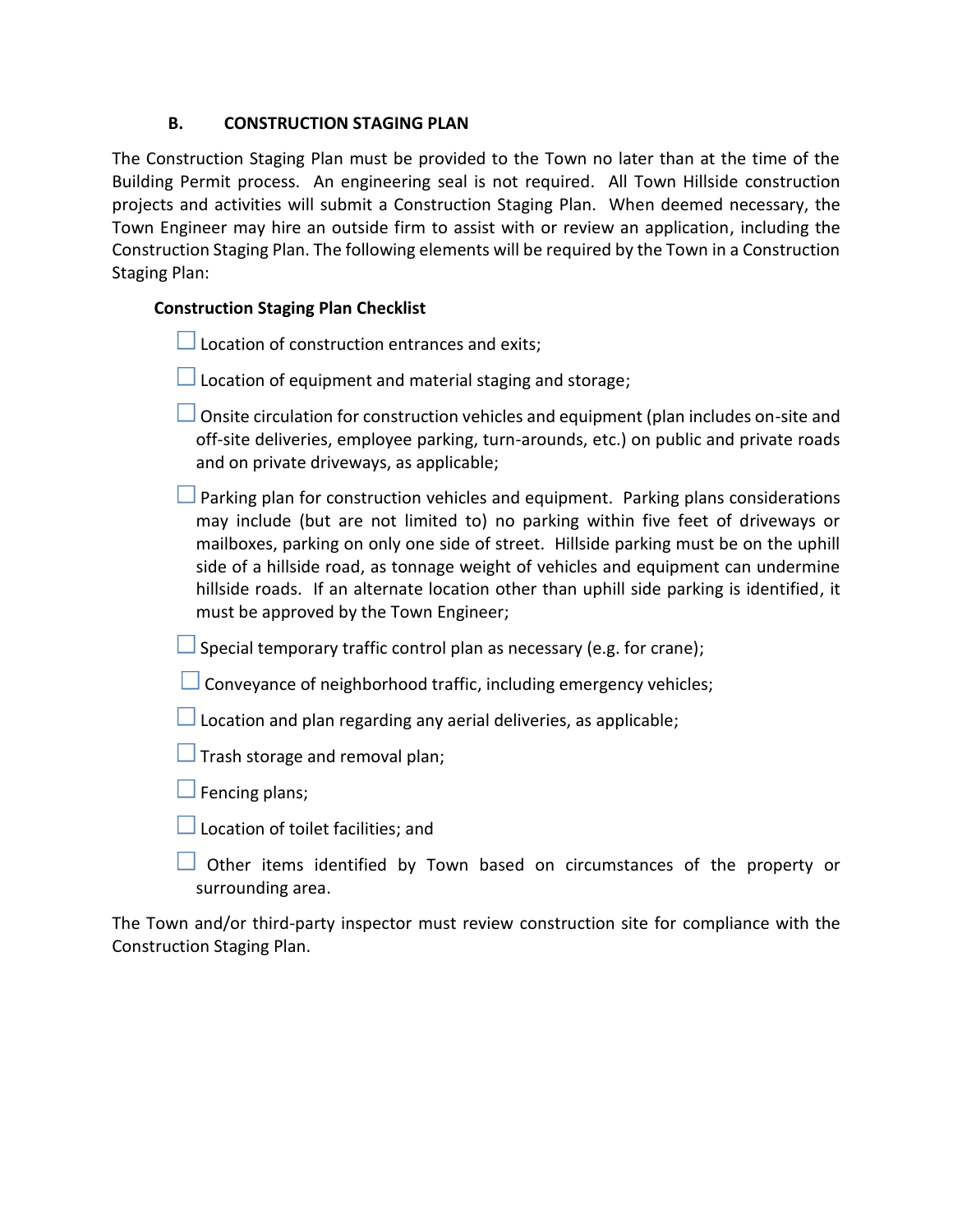#### **IV. PROCESS - HILLSIDE SAFETY IMPROVEMENT PLAN TIMELINE**

## A. Applicant Submits Pre-application

- 1. The Safety Improvement Plan review is on a track parallel to the overall Hillside Building Committee (HBC) review.
- 2. A pre-application meeting between the Town Engineer and Applicant is required to review hillside development regulation requirements, insurance requirements, Safety Improvement Plan requirements, Construction Staging Plan requirements, and any other building items or building requirements:
	- a. Safety Improvement Plan (SIP):
		- The SIP may be submitted with either the Concept Plan Review or the Formal Plan Review.
		- At latest, the SIP must be submitted with the Formal Plan Review. The Applicant may choose to submit the SIP with either the Concept Plan Review or the Formal Plan Review. However, the SIP review **must** be finished and deemed complete by the Town prior to the HBC Formal Review Meeting.
		- The Town Engineer reviews Safety Improvement Plan Checklist with the Applicant to inform them of SIP requirements.
	- b. Construction Staging Plan (CSP):
		- At latest, the Applicant must submit the CSP with building permit application. The Applicant may opt to submit the CSP earlier in the process (e.g. submit the CSP with Concept Plan Review or Formal Plan Review).
	- c. The Town Engineer informs the Applicant that a \$5 million aggregate, \$2 million per occurrence project specific liability insurance policy is required, and Town shall be named as an additional insured on policy.

1. Applicant Submits Concept Plan

- 1. Applicant submits materials required for the HBC Concept Plan Review in accordance with the Hillside Development Regulations.
- 2. Applicant may opt to submit the SIP with other Hillside materials at this stage.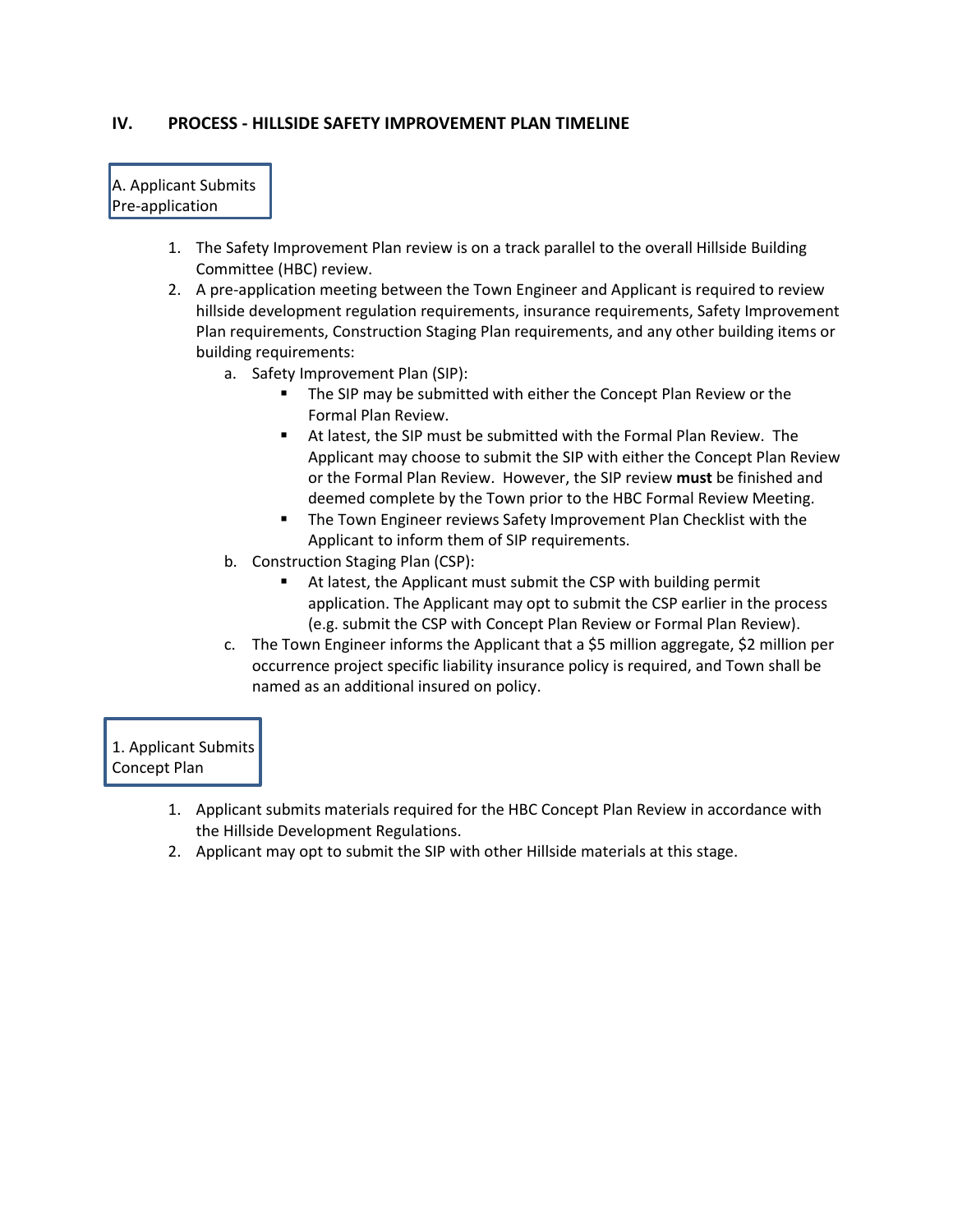## 2. Staff Reviews Concept Plan Submittal

- 1. Staff reviews the Concept Plan in accordance with the regulations and prepares the packet for HBC Concept Plan Review.
- 2. If the Applicant submits the SIP at this stage, staff conducts steps according to the Safety Improvement Plan Review Box.

## 3. HBC Concept Plan Review Meeting

- 1. Notice of the HBC Concept Plan Review meeting is given. Notice is sent by Applicant to neighbors within 1,500 feet by mail with affidavit of mailing. Staff give notice to all those on "Notify Me".
- 2. HBC reviews the Concept Plan in accordance with regulations and provides the Applicant with input and direction.
- 3. After the HBC Concept Plan Review meeting, the Applicant submits the Formal Plan Review and Safety Improvement Plan. The Town Engineer reviews the SIP requirements.

### 4. Applicant Submits Formal Plan

- 1. Applicant submits material required for the Formal Plan Review per the Hillside Development Regulations.
- 2. If not already submitted, the Applicant must submit the Safety Improvement Plan at this stage. Once submitted, staff follows the steps in the Safety Improvement Plan Review Protocol below.
- 3. Town Engineer reiterates to the Applicant that the Construction Staging Plan (CSP) is required as part of the building permit application process (but the Applicant may choose to submit CSP prior to building permit application submission).

#### Safety Improvement Plan Review Protocol

- 1. Applicant submits 2 copies and a digital version of the Registered Professional Engineer sealed reports comprising the SIP to the Town Engineer.
- 2. The Town (using members of the Technical Advisory Board and a third-party engineer if deemed appropriate) reviews the Safety Improvement Plan in accordance with Article 5 of the Town Code and cross references it as applicable to the Hillside Development Regulations.
- 3. Applicant sends a notice of the Safety Improvement Plan availability to neighbors within 1,500 feet of the subject property and provides an affidavit of mailing. Town staff sends notice to "Notify Me" list. Copy of the SIP available at the Town Engineer's office: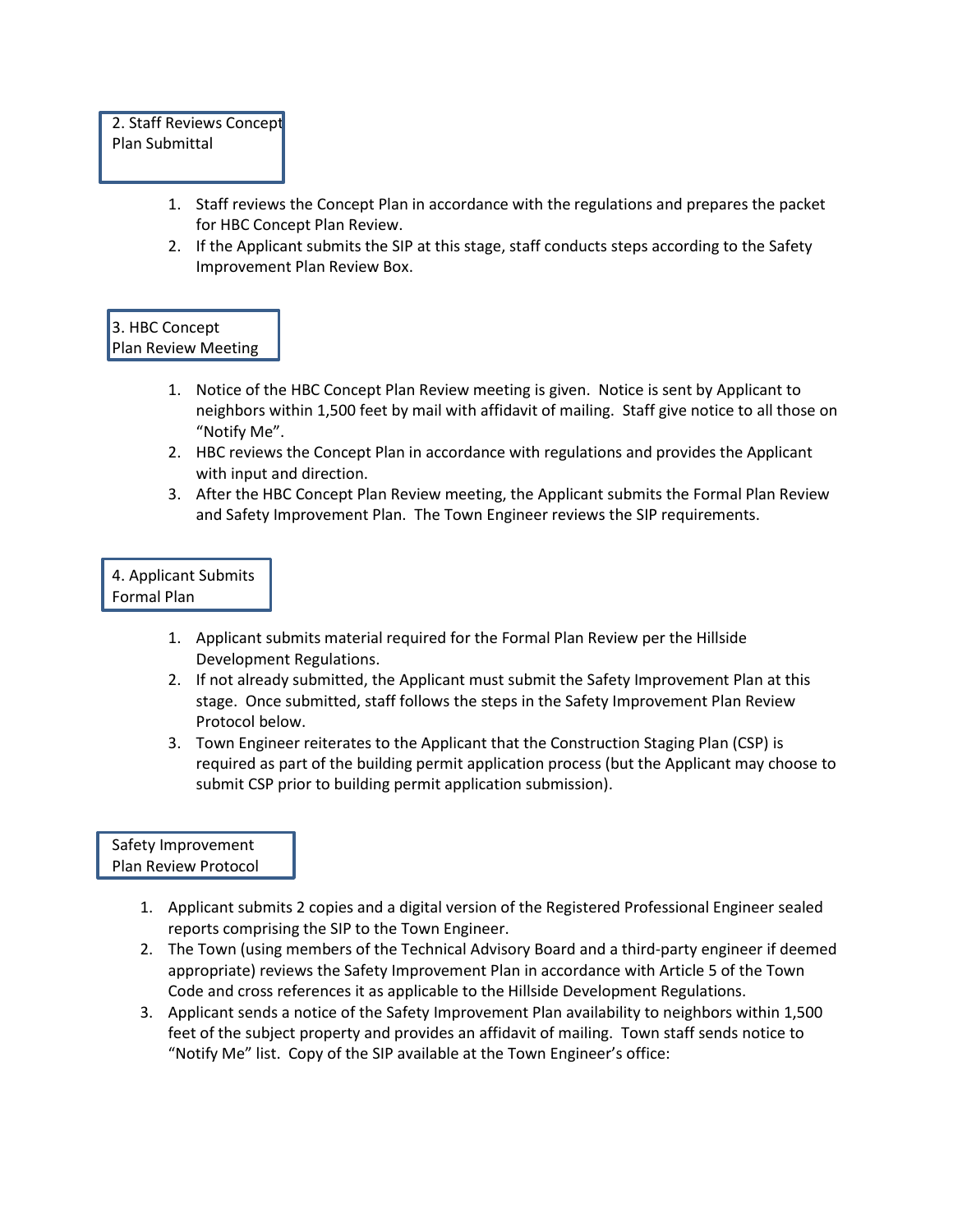- a. The notice shall identify: 1) that a copy of the SIP is available for review at the Town; 2) that comments regarding the proposed SIP must be submitted to the Town within fortyfive (45) calendar days from the notice mailing date; and 3) that any comments regarding the SIP must be sealed by a Registered Professional Engineer.
- 4. At expiration of the forty-five (45) days from the notice mailing date, the Town aggregates comments from neighbors' engineers, comments from Technical Advisory Board, and comments from any Town-hired Registered Professional Engineer(s) and directs the Applicant to address the comments and, if applicable, return a newly sealed SIP.
- 5. When the newly sealed SIP is returned, the Technical Advisory Board, in conjunction with any Town-hired Registered Professional Engineer(s), reviews and determines whether the updated Safety Improvement Plan adequately address all concerns.
- 6. The Technical Advisory Board ("TAB") consists of the Town Engineer, Building Official, and Hillside Development Administrator.
- 7. If concerns are not adequately addressed, the Town returns the SIP to the Applicant. This redline process can continue until the Technical Advisory Board is satisfied.
	- a. If the Applicant feels it is unreasonable and a violation of due process, they may elect to file in a court of law
- 8. The Town Engineer and/or Technical Advisory Board, in his or their sole discretion, may choose to require the Applicant to address additional concerns, delete elements or maintain the SIP in the presented form (e.g. ignore the sealed engineer comments of neighbor(s) and approve the Applicant's submitted SIP).
	- a. If the Applicant feels it is unreasonable, they can file a court action.
	- b. If the neighbor(s) feel the Safety Improvement Plan is unsatisfactory, they can file an action or pursue private cause of action against the Applicant, if applicable.
	- c. All lawsuits against the Town will likely be tendered to the Applicant and/or Applicant's engineer.
- 9. The Town Engineer and/or Technical Advisory Board also reserve the right to add or delete checklist requirements based upon new information made available during the review process.
- 10. When the Town Engineer and/or Technical Advisory Board are satisfied, the Applicant's Registered Professional Engineer sealed reports comprising the SIP and the Formal Hillside Plans are forwarded to the HBC as part of Formal Plan Review. SIP reports are public records that remain the responsibility of the Applicant and have the seal of the Applicant's engineer who would be liable for any failure of the SIP.
- 11. Town signs/stamps SIP reports where appropriate.

#### 5. HBC Formal Plan Review

- 1. Notice of the HBC Formal Plan Meeting is given. The Applicant sends notice to neighbors within 1500 feet by mail with affidavit of mailing. Staff provide notice to all those on "Notify Me".
- 2. HBC reviews the Formal Plan in accordance with the code and takes action on the application (e.g. approve, approve with stipulations, deny, or continue).
- 3. Once the HBC approves the Formal Plan, the Applicant submits plans for building permit.